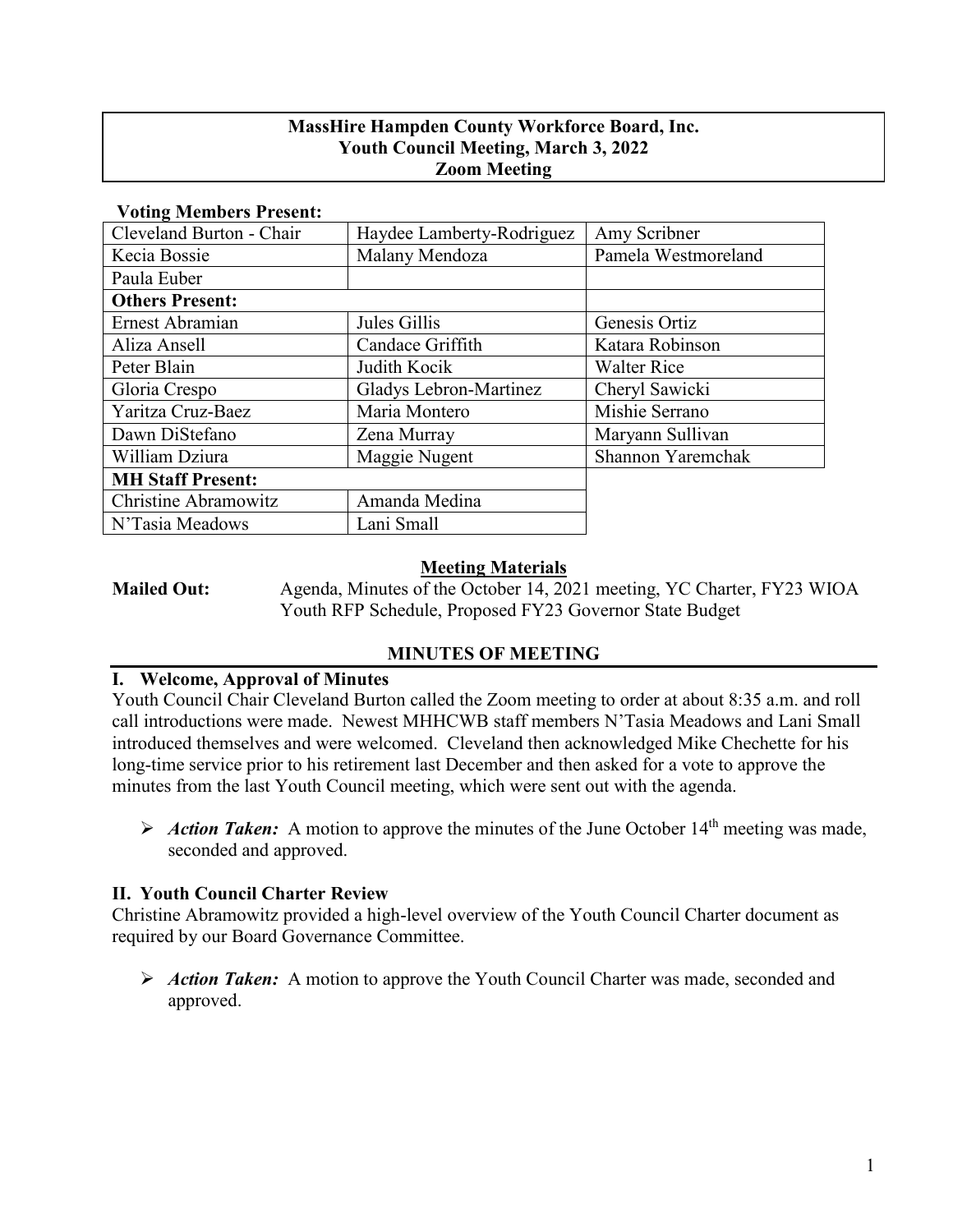### **III.Program Updates A. WIOA Youth and FY23 RFP**

Christine first noted that all the WIOA vendors, despite some continued challenges in recruitment in retention, are mostly more than halfway enrolled and 2 are fully enrolled. One challenge that was noted locally, especially by OSY partners, and was noted as an issue statewide, is competition with private sector businesses paying higher than minimum wage for even entry-level positions given their own issue with finding workers. She also noted that state  $2<sup>nd</sup> OTR$  reports were just issued and our region is 77% enrolled against our plan for all youth, as compared to state-level averages of 47% and likewise we exceed state averages in our federal outcome measures. Lani also spoke of her 1:1 meetings with the vendors and noted they are all focused on their programs and that she will begin to hold regular monthly meetings again.

Christine next reviewed the steps in carrying out the new 2-Year WIOA RFP procurement including release of the RFP on March  $1<sup>st</sup>$ . In talking about the proposal review process with voting YC members assistance Cleveland encouraged participation and that the review be held in-person this time around for maximum contribution and consideration. Christine will reach-out to members soon.

# **B. Connecting Activities/School to Career, YouthWorks**

- Christine Abramowitz reported out as follows:
- **Connecting Activities/School to Career** is also somewhat behind their goals but still doing well. The High School Senior Internship in Education Program (HSSIEP) is again running this year and we are working with 5 districts in that program. She also noted that she and N'Tasia are developing an employer engagement brochure as collateral for the CA/STC program and will share once final.
- **CommCorp YouthWorks Year-Round and Summer Programs -** Year Round is continuing and was provided with supplemental funding through June. The new RFR, which will cover both the upcoming Summer and new year-round program is due out any day. One big change is the age range is now up to 25 from 21 so we will need to consider different program interventions for those young adults which still need to meet YW eligibility requirements. It was suggested that, like under WIOA OSY, those in the older age range who are HS drop-outs be considered as eligible regardless of income so we will float that idea. She also noted the challenge of private sector wage competition will likely impact recruitment of this age group in YW as it does with WIOA. N'Tasia then shared her work with learning the program and working with our YW partners.

# **IV.Governor's Proposed FY 23 State Budget**

Next Christine reviewed the Governor's proposed FY 23 budget which is mostly very generous to those line items that impact our young people and for which some line items will be supplemented by federal ARPA monies.

## **V. Discussion: Status of Return to In-Person Services, Masking Policies, Other Announcements**

 MassHire Holyoke (Yaritza Cruz-Baez and Mishie Serrano) shared that they are open by appointment and also they have some new programming in the works working with middle school youth for career exploration activities and are participating in HSSIEP, via their partnership with Westfield Public Schools as well as looking to expand internship opportunities in that community more broadly.